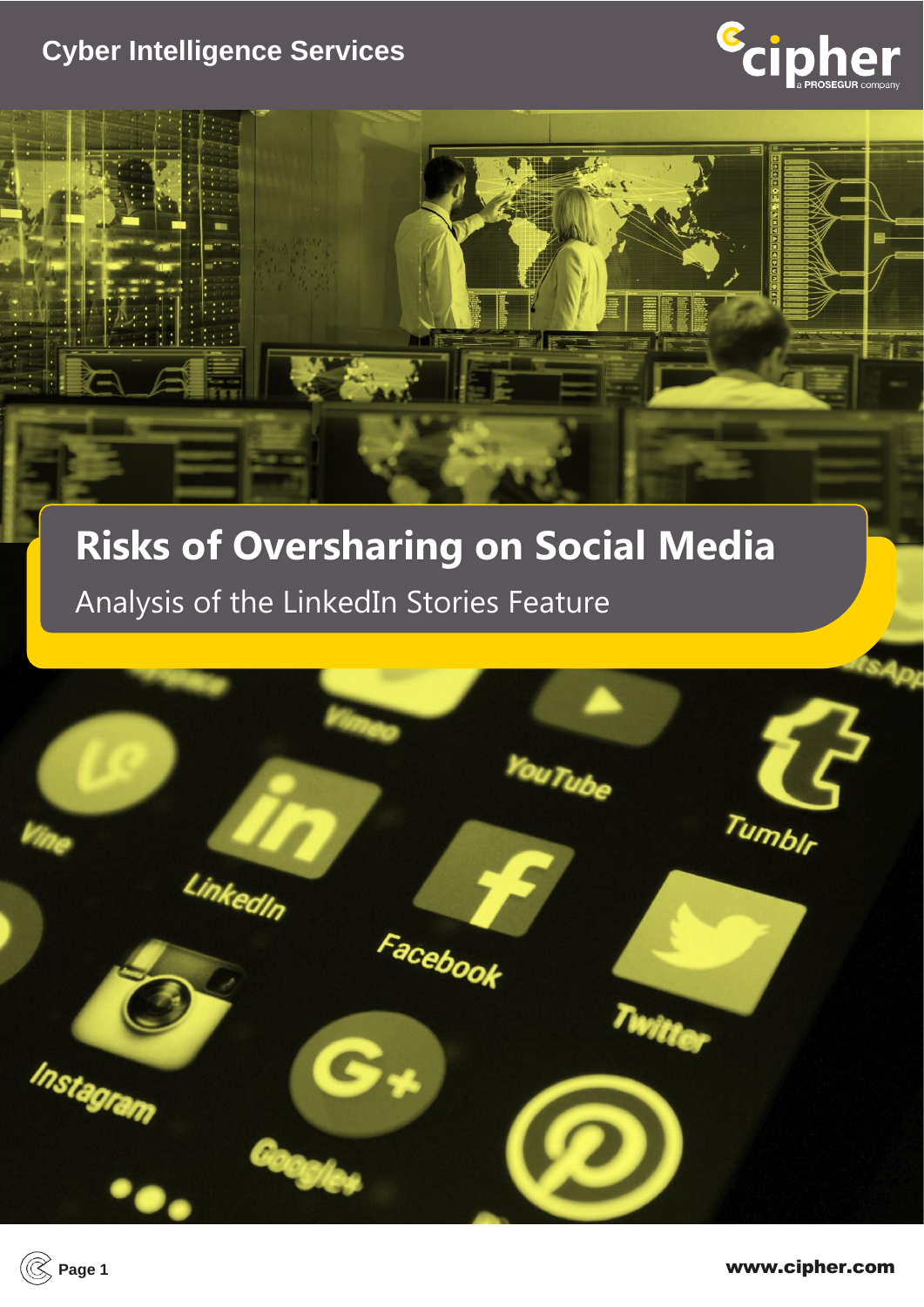## **Cyber Intelligence Services**





# **Risks of Oversharing on Social Media** Analysis of the LinkedIn Stories Feature

## **Introduction**

LinkedIn introduced a new feature to their platform this year called Stories. Although the feature was new to LinkedIn, the concept behind it is well known on other social media platforms. In 2011, Snapchat launched the first incarnation of the concept of temporary content being shared to friends. Snapchat focused on an adolescent audience, who did not want their private content to live online forever.

By the time this format reached other platforms like Facebook, WhatsApp, or Instagram, it was clear that the content shared did not always disappear. There are methods to save the posts in the story mode by simply taking a screenshot or video on the mobile device itself.

Finally, although the tool that LinkedIn is now launching follows an operation very similar to the one that made Snapchat famous, the target audience is not the same. The risks with this feature being used on LinkedIn are different. This document will cover more details about Stories and the risks of oversharing on this and other ephemeral platforms.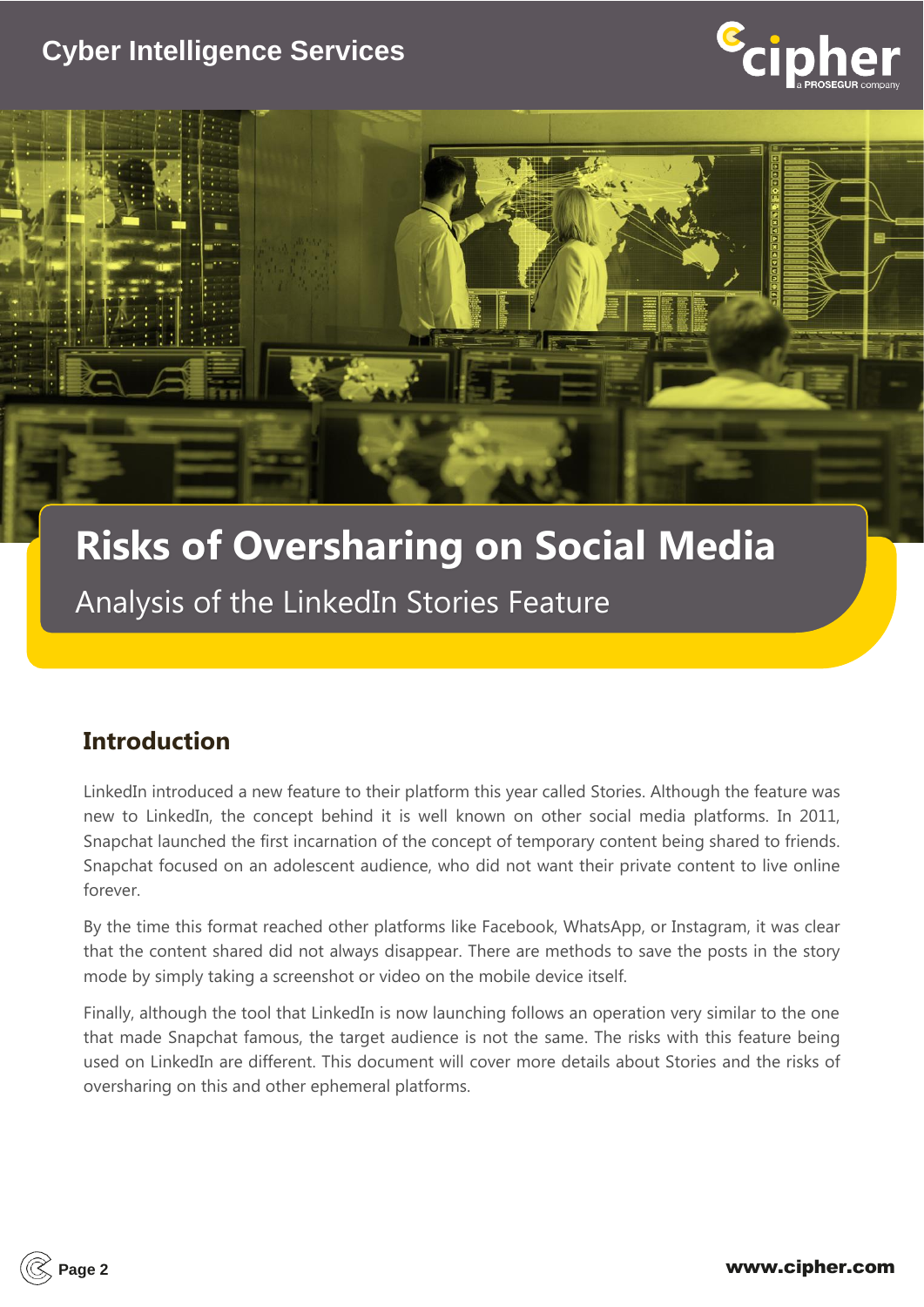

## **LinkedIn Stories**

#### **What are Stories?**

Stories are a new feature that allows users to post photos and short ephemeral videos on your LinkedIn profile. The post is available 24 hours from publication. The content shared is treated differently from the rest of the content on LinkedIn. Stories appear in a row at the top of the main screen of the application only on the LinkedIn mobile app.

#### **What are they for?**

According to a blog post written by LinkedIn's Director of Consumer Products Pete Davies, the company was looking for a lightweight way for members to interact in a professional context. In other words, the social network encourages the sharing of day-to-day videos and images at the office. This can be a privacy risk for the company.

#### **Who can see them?**

First-degree contacts and followers will be able to view the story for a 24-hour period after it has been posted. In addition, your contacts can share it with anyone else on this social network through private messages. There is no privacy restriction that limits this action. Therefore, special care must be taken with all the information that you decide to share through this tool. Since any connection can see the posts, be careful with you connect with.





Analysts estimate that by 2020, 85% of interaction with #MobileAds will dive 75% of total revenue. Our predictions and more in this year's ... See more

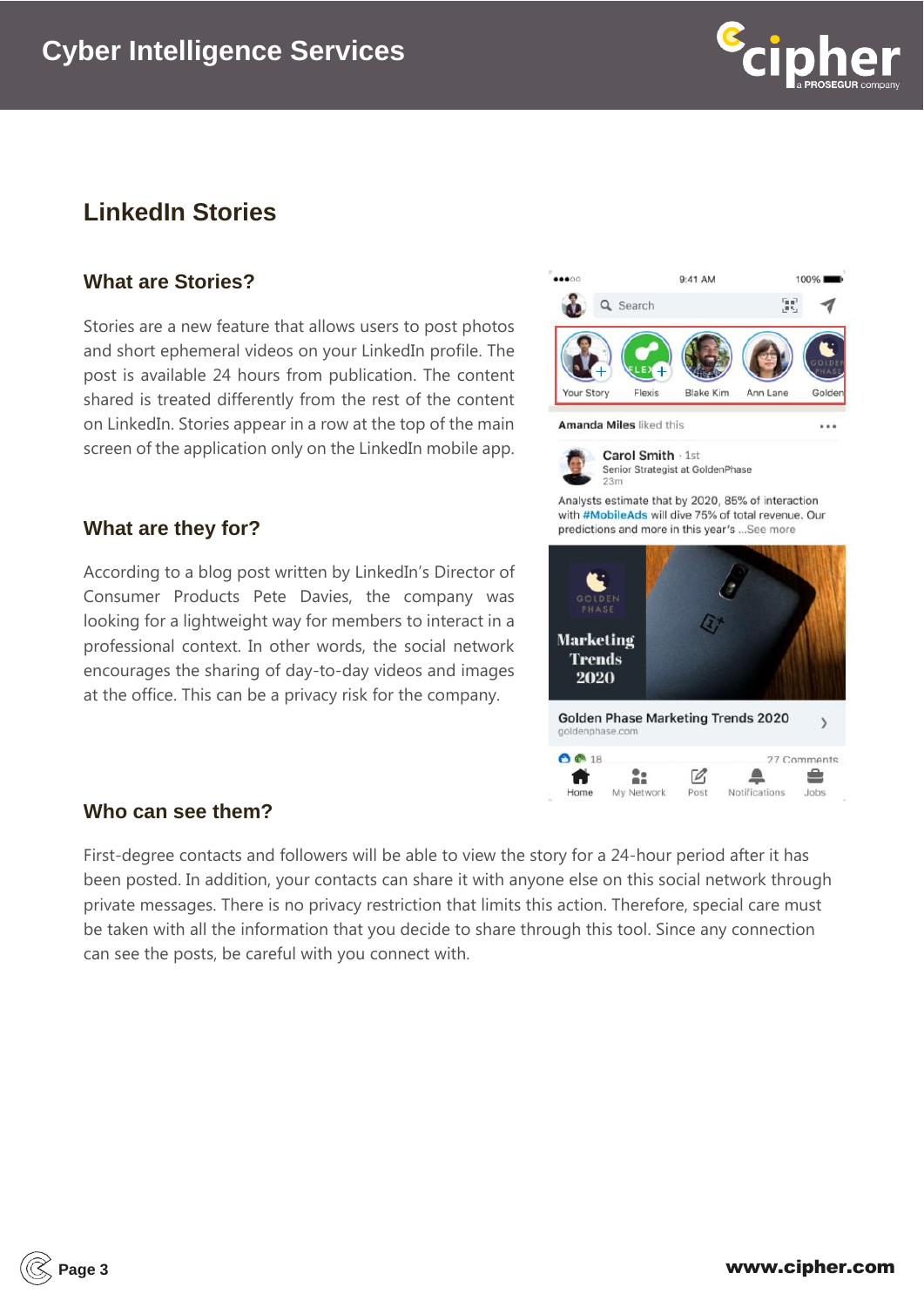



## **Types of Risks and Recommendations**

LinkedIn encourages users to connect with other members of their social network when there is some type of educational link or professional link. People often connect even if they do not personally know the person.

Therefore it is important for users to check their friends list and keep only the people they really know and trust. Otherwise, the person or the organization they are connected with represents may introduce risk: physical, reputational or technological. A cybercriminal can hide behind any type of identity on the Internet.

#### **Risks of Oversharing**

The risk of data breaches and other cybersecurity damage often comes from insiders. Employees have easy access to computers, files and all kinds of confidential information. A misuse of the stories could lead to the leaking of not only the privacy of the person, but also of sensitive data of the organization itself.



*Some users are already posting sensitive information with this tool.*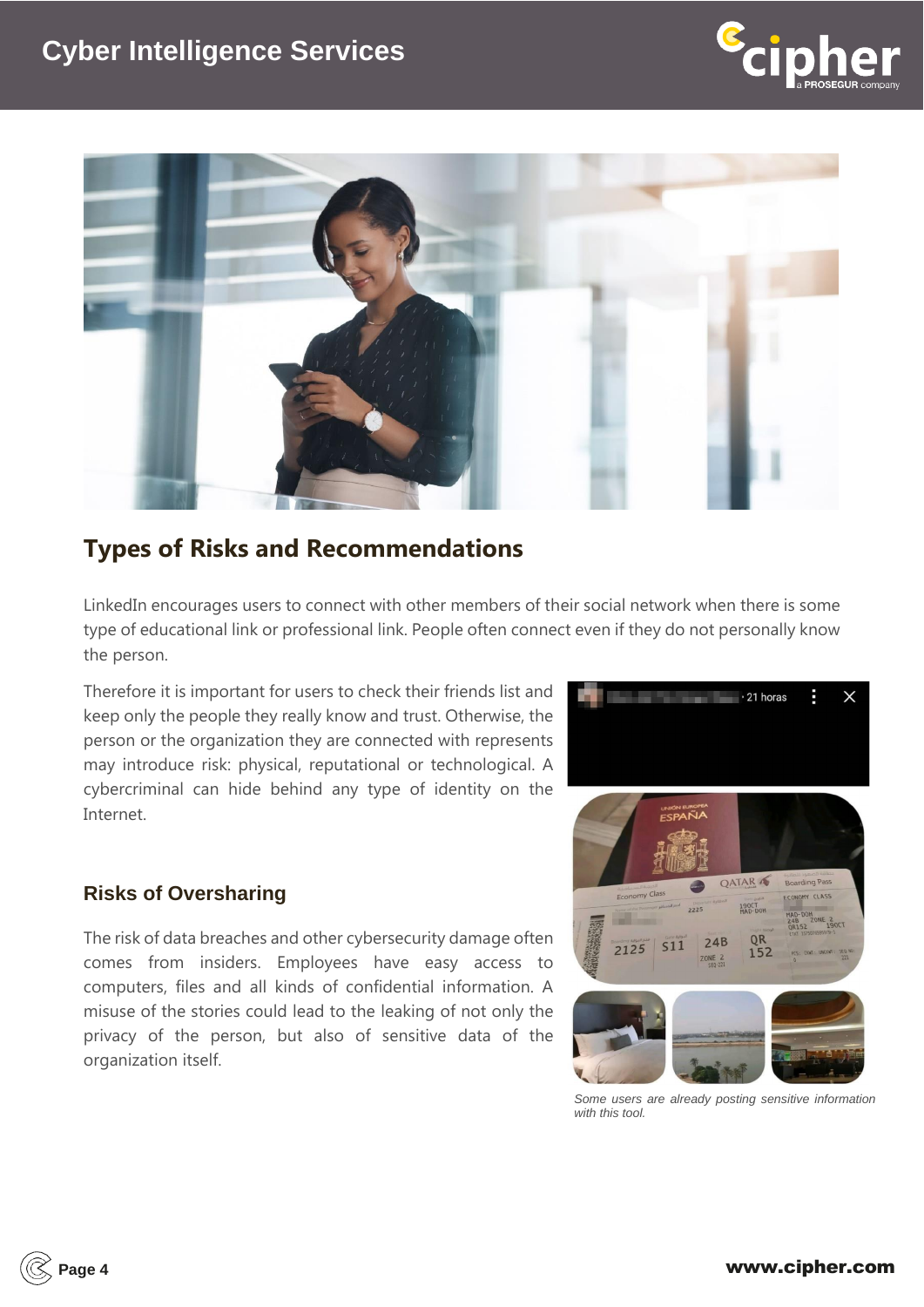

In addition, the use of stories can make it easier to track people's locations. In recent days there have been cases of people who have published photographs, for example, of the plane tickets they use for business trips. In addition to the location and destination, the tracking of these documents allows obtaining personal data of the user that could lead to a risk of a social engineering attack.

In recent years, we are also seeing a greater presence of executives of large companies on social networks. This is usually part of specific communication actions of these companies that seek to show greater closeness with their potential customers. However, any publication that these types of profiles make at events or expos or in their day-to-day life, makes it easier to locate them. This is especially relevant through a tool such as stories that encourages the publication of content generated at a specific time.

### **Risks to Reputation**

In the case of using a company's branded account or a manager with significant media exposure, it is advisable to set some guidelines or establish a manager who defines the image you want to give and what content is published.

Using the new Stories feature may lead to spontaneous posting of posts with less restraint than usual. The publication of value judgments in these types of profiles or the exchange of comments in a high tone can damage not only the personal reputation of the executive, but also of the company itself.

Hence, only a series of authorized employees and knowledgeable about the company's strategy should be able to publish content. And this not only applies to stories, but to all social media accounts of the company or its executives.

Similarly, even the use of LinkedIn by employees in their personal profiles can harm the company's image. The way in which they represent themselves in this social network is still linked, even if implicitly, to their current and previous employers.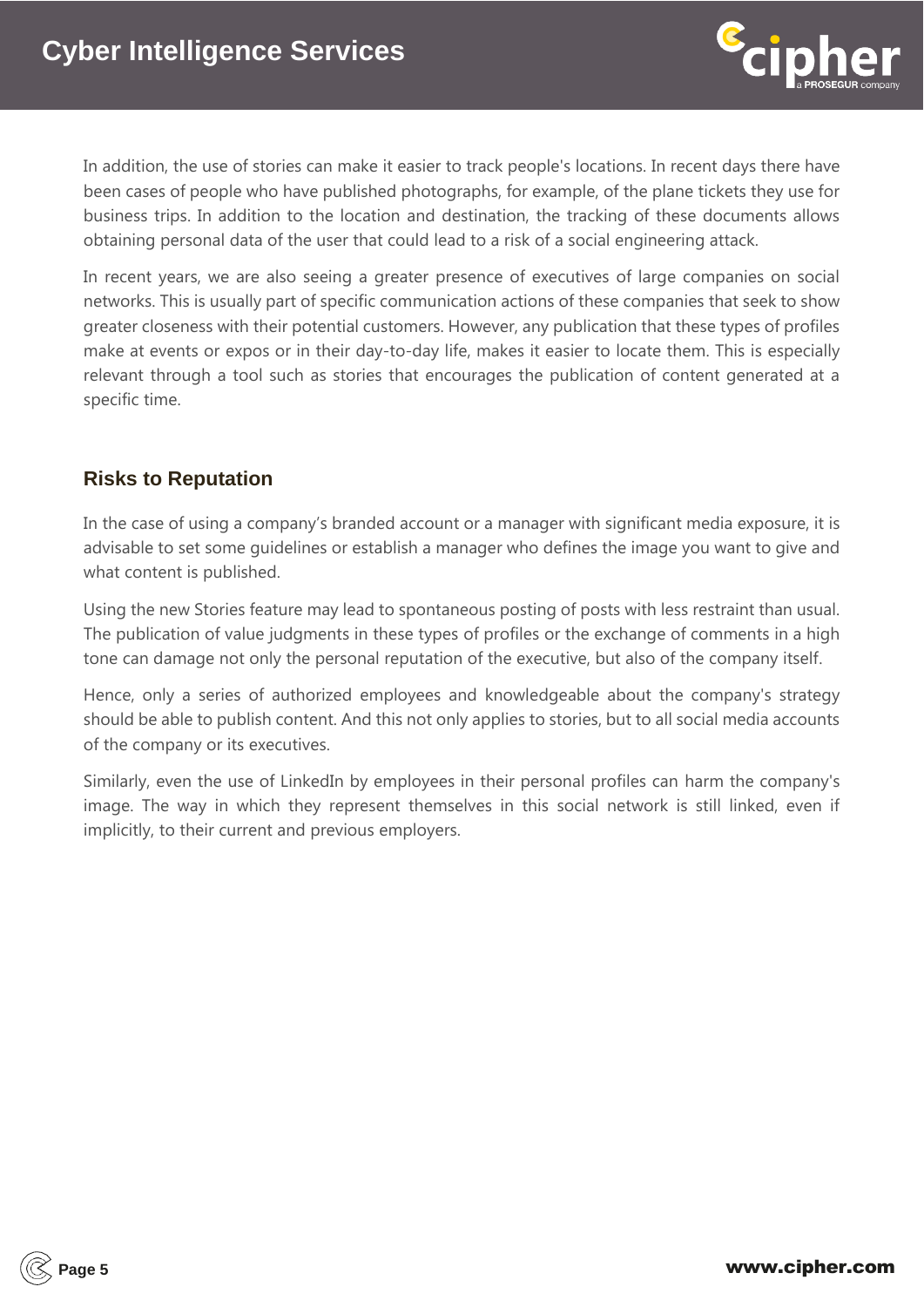

### **Risks to Cybersecurity**

Finally, there are a series of technological risks to using LinkedIn Stories. The risk is mostly derived from an incorrect use of this new LinkedIn function, which can compromise or expose personal data or user information:

- There is a risk of using third-party applications on mobile apps to make these videos more appealing. These applications could insert malware. For example, an application could be created that allows users to include virtual filters to improve the aesthetics of the publications made. When users install these applications, they often agree to the terms of use and privacy policies without carefully reviewing the details in the message, which may include granting permissions to the application.
- Risks of using unofficial browser extensions. Being a function available only in the mobile version, users could resort to downloading unofficial browser extensions (that is, not created by LinkedIn) in order to allow them to use the stories also in the web version. When installing this type of extensions, it is necessary to verify the app creator, since, as in the previous case, unofficial extensions could be malicious computer programs dedicated to stealing information.
- Risks of exposure of personal information: If a user shares through this function the activities they carry out on a daily basis, it is important to review with whom this information is shared. This is because cybercriminals take advantage of data they collect on social media to later scam and deceive their victims. A clear example, in this case, could be phishing. In addition to the information published on LinkedIn regarding the position or company where you work, the stories allow the cybercriminal to learn more personal details of the user: close co-workers, disposition of the job or even personality traits. This facilitates the use of social engineering techniques to build confidence in the victim and mislead them into taking improper actions, posing, for example, as a person from the company in an apparent official electronic communication.
- Risk of data leakage: When users post photos and videos, the files are stored on LinkedIn's servers. Therefore, cybercriminals who manage to breach the security barriers of this company could verify the code of the file to find the URL and download it.